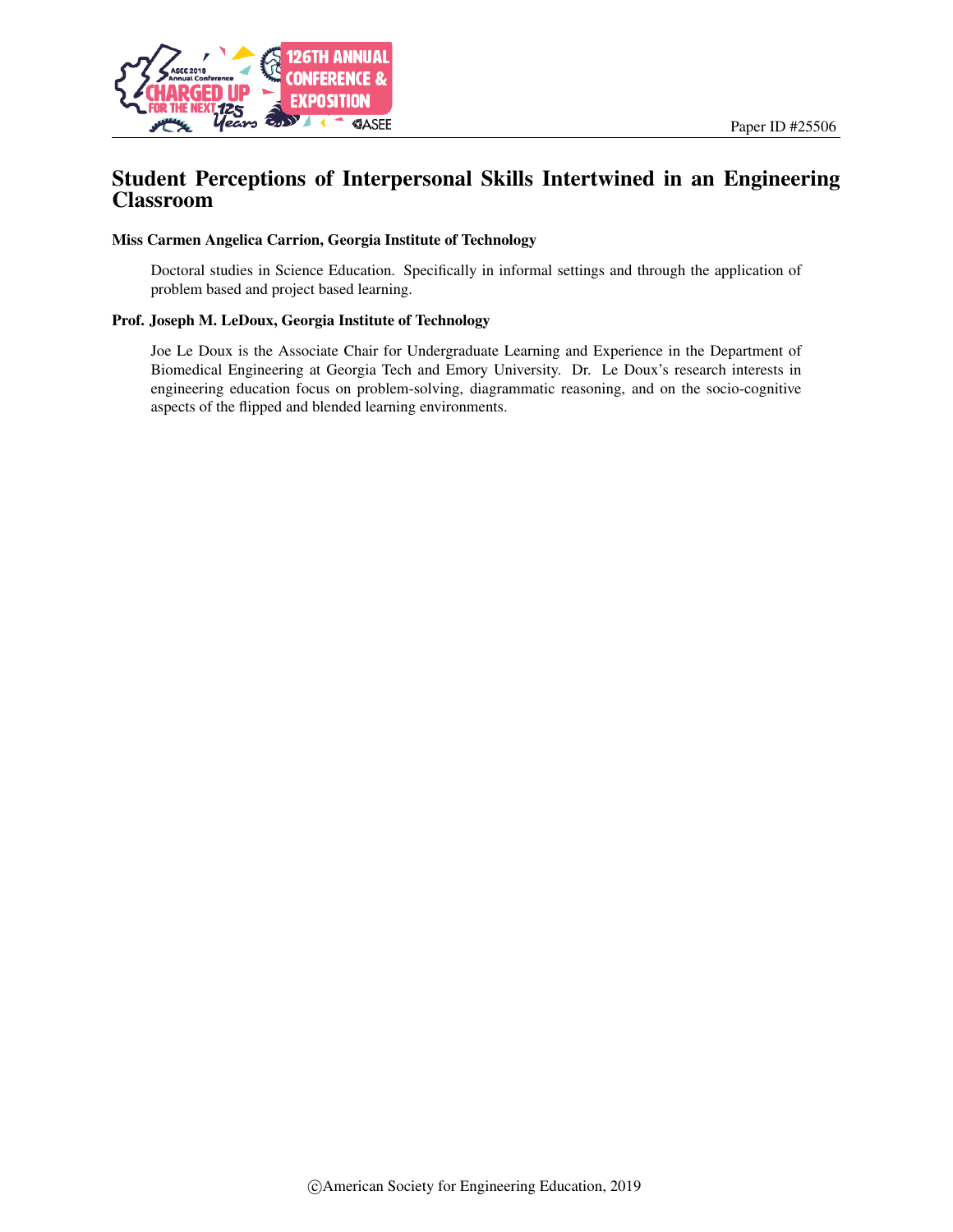# **Student perceptions of interpersonal skills intertwined in an engineering classroom**

# By: Carmen Carrion MS & Joe LeDoux PhD

Introduction: This research paper describes the study about teaching interpersonal skills in an analytical engineering course and how students from this course actually experienced the interpersonal skills curriculum. In the field of engineering, model-based reasoning and the employment of engineering judgment are two of the most important practices that are critical for the success of practicing engineers [1]. Additionally, through industry and public institutions we know that engineers do not work in isolation, but in teams [2]. There is a need for a more authentic course experiences where engineering students can build content knowledge but also knowledge in how to collaborate with peers.

Background: Educational researchers Chi and Wylie began to investigate groups of twos and threes in different learning contexts to better understand what occurs in these group dynamics and how do these dynamics affect learning [3]. They created the ICAP framework which allows one to categorize students' levels of cognitive engagement into one of four modes based on their overt observable behaviors: Interactive, Constructive, Active, Passive (aka ICAP). In general, students learn more as their level of engagement increases from passive to active to constructive to interactive, which suggests that the most effective learning environments will be those that are structured to maximize the extent to which students interact with each other and the instructor [4][5]. The Problem Solving Studio (PSS), which we created in 2008, is one example of such a learning environment [6]. PSS is a cognitive apprenticeship learning environment that is composed of a set of participant structures that help ensure students work together [7]. In PSS, students are required to work with another student, on a public and shared problem-solving space, to solve challenging analytical engineering problems. Each team of two is seated at a table with another team of two with whom they can confer as needed. PSS is one approach for how to make use of the in-class time that is freed up when instructors choose to flip their lecture course. Flipping a course means that instructors record their lectures and require their students to view the lectures prior to class, so that the in-class time can be used for more interactive learning activities [8]. In PSS the instructor has the option of occasionally leading "just-in-time" discussions or mini-lectures, but students spend most of their time in PSS interacting with their partner and their tablemates. These tablemates can also be viewed as teammates. Just as on a sports team in PSS students are working as teams. The full potential of this team-centered interactive learning environment requires students to skillfully negotiate with one another: their roles, ideas, and problem-solving approaches [9]. The ability to negotiate ideas with a team or group are known as interpersonal skills also sometimes known as professional skills [10][11]. This skill set allows individuals to be better prepared in understanding how to work with others who may have different ideas and learn how to empathize and view situations from different perspectives [12]. Therefore, researchers decided to integrate within PSS learning activities that would develop students' interpersonal skills, in addition to the more traditional technical engineering skills. This constitutes a significant change from traditional engineering instructional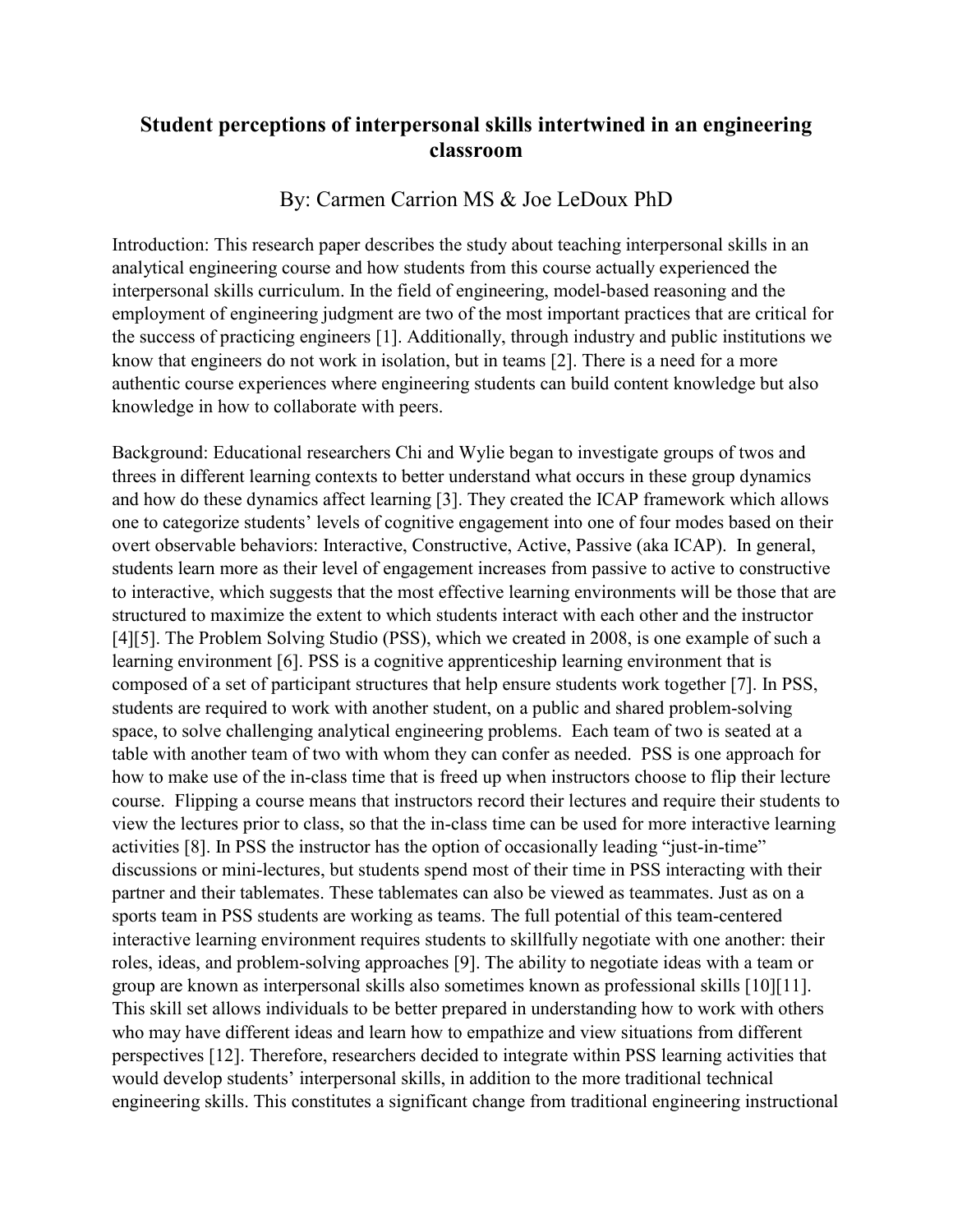practices. Researchers wondered how students would perceive these activities and to what extent students would value the need to develop their interpersonal skills in the context of a highly technical engineering course. Researchers therefore asked the following research questions: Do students' value learning interpersonal skills in an analytical engineering course? How do students transfer learning interpersonal skills learned within an analytical engineering course?

Methodology: A mixed methods approach was used to collect and analyze data. Data sources for this study are from a 2000 level biomedical engineering course taught in the spring of 2018. They were the course syllabus and schedule, end of semester course evaluations, and end of course open-ended questions. This is a mixed methods study, quantitative data consists of a selfreport Likert scale survey and the qualitative data consists of three open-ended questions found on the survey after the Likert scale items. Triangulation between the three data sources was used to investigate the extent to which students' valued, or do not value, interpersonal skills as being important to learn in a technical course and to the practice of engineering. Throughout the course the instructor taught foundational engineering principals along with activities that highlighted the use of interpersonal skills. The total number participants was  $N = 146$ . Demographics were not asked on the survey therefore there is no data on gender or ethnicity. *Materials* - The given survey was paper and pencil format. The end of course survey consisted of two parts: Likert scale items and three open-ended questions. The Likert scale items asked students "to what extent do you agree that each of the following topics improved your ability to effectively interact with your partner(s) in the problem-solving studio?" Eleven topics on interpersonal skills were given including i.e. constructive feedback, selective attention, effective listening. Each topic was given with a 6 point Likert scale ranging from  $0 - I$  don't recall this topic,  $1 -$  disagree strongly, to  $6 -$  agree strongly. Student mean scores ranged from  $0 - 6$ . Each topic was scored for overall mean therefore, if a student answered zero on the Likert scale the zero was calculated in the overall score for that topic. Following the Likert scale items, students were asked to fill out three open ended questions: *1) Describe an experience when you've used one or more of the interpersonal skills that we discussed this semester outside of this course, 2) Overall, what was the most valuable thing you took away from this course?*, and *3) What can we do to improve this course?*. After collecting, the end of course surveys from students the surveys were transcribed from paper and pencil to a digital format. Once transcribed the open ended questions were analyzed using thematic analysis for themes centered on interpersonal skills. Interrater reliability was facilitated until both researchers agreed upon the same themes. Themes were constructed for all three open-ended questions. A frequency count was taken of each theme.

Results: The results section is organized by type of analysis conducted: quantitative and qualitative.

### *Quantitative results:*

For the Likert scale portion of the survey descriptive statistics were conducted for each topic. Topic descriptives: Kolb learning cycle (*M* = 2.248, *SD* = 2.10), selective attention (*M* = 2.80, *SD* = 2.016), ICAP framework (Chi & Wylie, 2014) (*M* = 4.22, *SD* = 1.597), models of communication ( $M = 3.5$ ,  $SD = 1.966$ ), cognitive bias ( $M = 4.441$ ,  $SD = 1.594$ ), false consensus bias ( $M = 4.359$ ,  $SD = 1.508$ ), attribution bias ( $M = 4.175$ ,  $SD = 1.562$ ), effective listening ( $M =$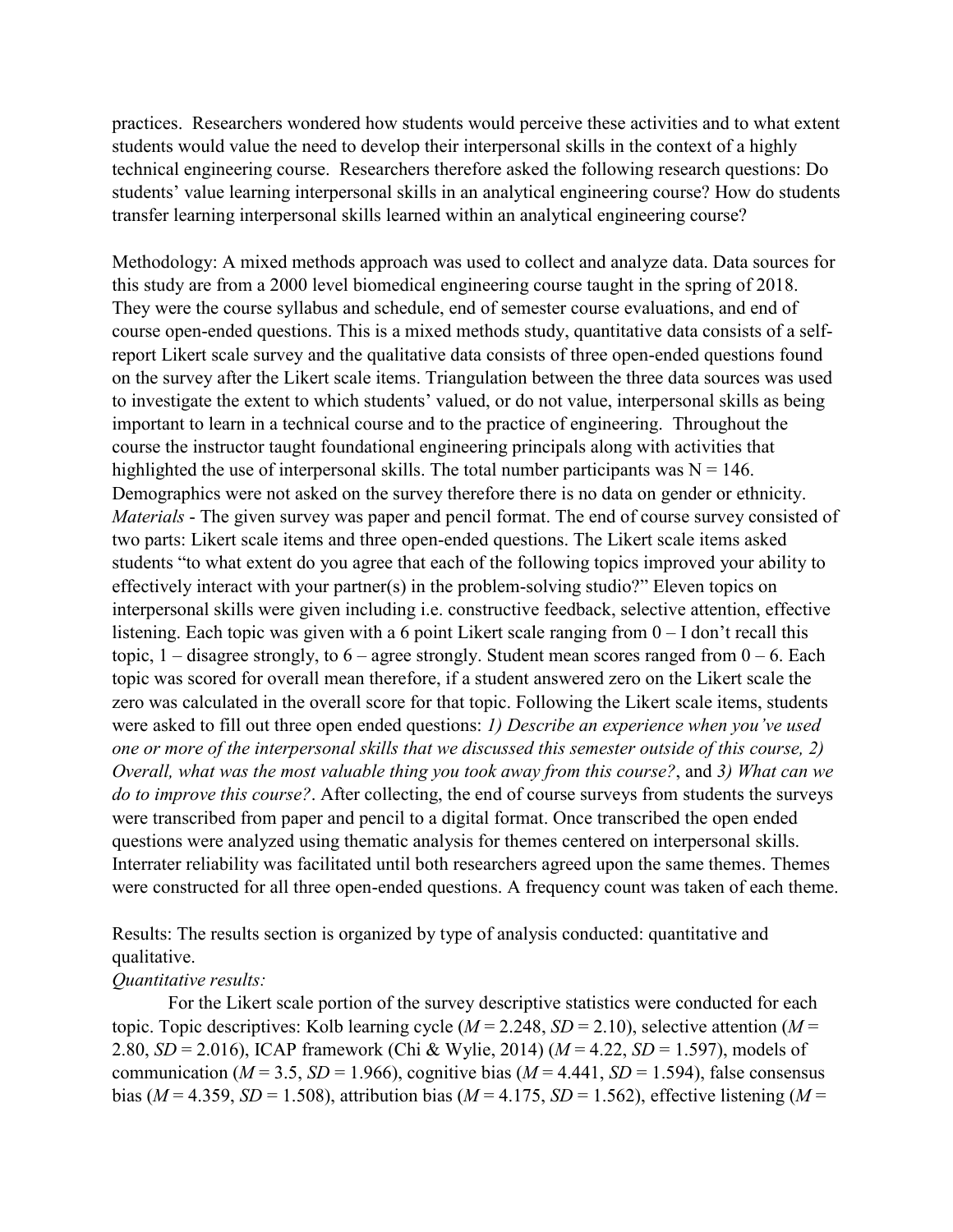4.296, *SD* = 1.610), three types of talk (*M* = 3.385, *SD* = 1.665), Johari Window (*M* = 2.945, *SD*  $= 1.763$ ), and constructive feedback ( $M = 4.338$ ,  $SD = 1.741$ ). Out of the eleven topics eight received mean scores 3.5 or higher demonstrating that the majority of the topics were positively valued in this learning experience.

## *Qualitative results:*

Course syllabus: The course syllabus was analyzed to better understand if explanations were given about the addition of interpersonal skills to the current technical curriculum and how interpersonal skills support what is naturally occurring in the engineering workplace. In the course syllabus, interpersonal skills were discussed once in the entire five-page syllabus. This skill set, interpersonal skills, is not italicized or in its own section on the syllabus as with the other skill sets: basic engineering calculations or analysis of physiological systems. However, team building and team problem solving were expressed throughout the syllabus; both are areas in which interpersonal skills are implicitly discussed. Moreover, the course schedule does not explicitly indicate when interpersonal skills are intertwined with the other course topics such as estimation or energy balances.

Following the Likert scale items students were asked to answer three open ended questions. Recall the open-ended questions asked:*1) Describe an experience when you've used one or more of the interpersonal skills that we discussed this semester outside of this course, 2) Overall, what was the most valuable thing you took away from this course?,* and *3) What can we do to improve this course?*. All themes are focused around interpersonal skills to investigate if students were grasping the larger more holistic reason why interpersonal skills are necessary in the field of engineering.

|            | Themes                                                                                                         |                                                                                                |
|------------|----------------------------------------------------------------------------------------------------------------|------------------------------------------------------------------------------------------------|
| Question 1 | Positive – student answered yes and gave<br>an example of using interpersonal skills<br>outside of the course. | Negative – left blank or wrote<br>interpersonal skills were not used outside<br>of the course. |
|            | Other courses $-$ the use of these skills in<br>other courses                                                  |                                                                                                |
|            | Personal life $-$ the use of these skills in<br>personal daily life                                            |                                                                                                |
| Question 2 | Value of engineering content -<br>describing the usefulness of engineering<br>principles.                      | Value of interpersonal skills -<br>describing the usefulness of<br>interpersonal skills        |
| Question 3 | Removal of interpersonal skill<br>curriculum from course.                                                      | More interpersonal skills in engineering<br>curriculum                                         |

Table 1. *Themes for each open-ended question* 

A frequency count was conducted for each opened-ended question. Table 2 below displays the frequency count for each theme by question. In question two, students received a count if either theme was mentioned. For example if a student describes learning the value of estimation and listening to others, they would receive a count of one under each theme because of them explaining the use of both curriculum. Additionally for question three, students earned a count if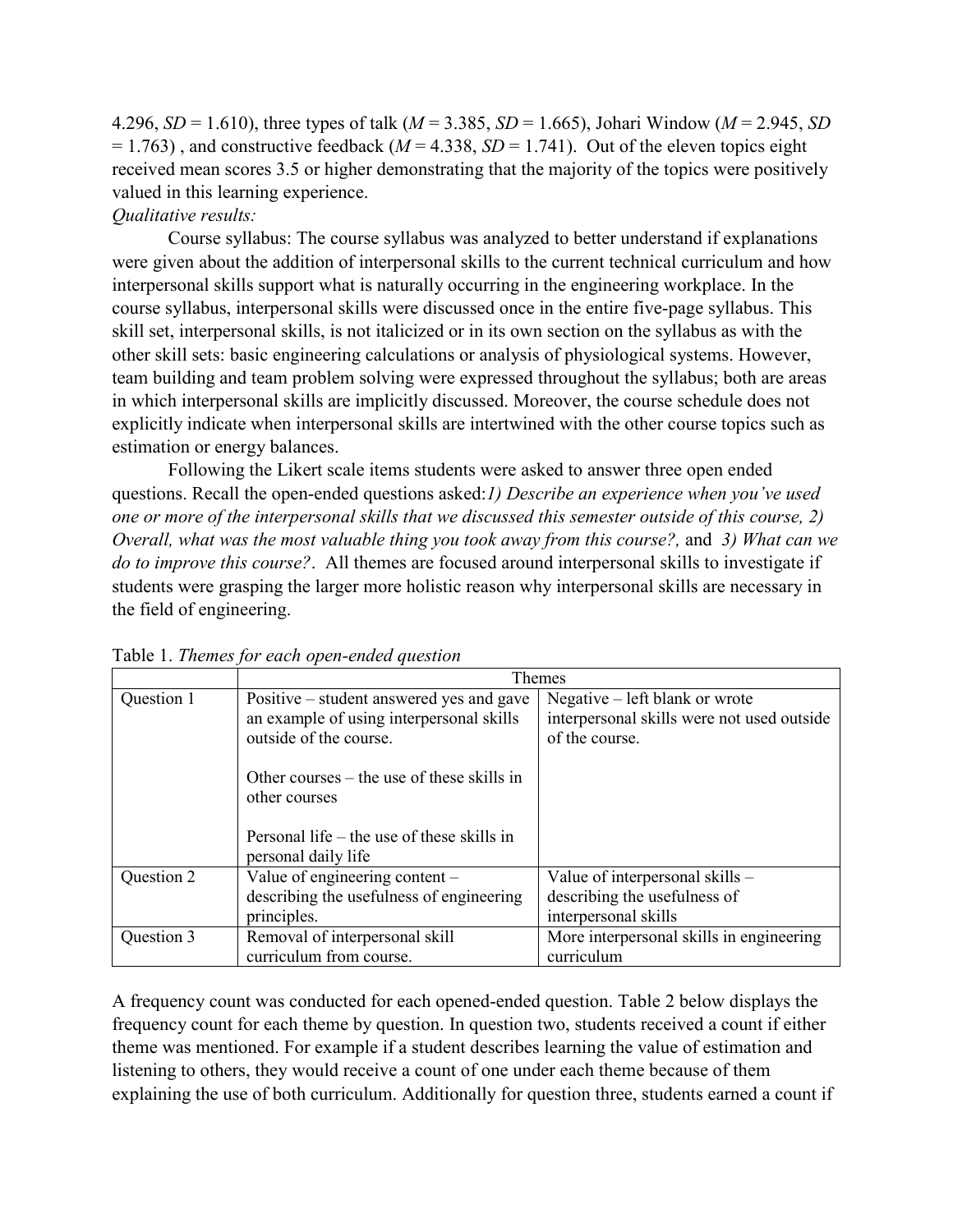their response was specifically about the removal of interpersonal skills or better implementation of interpersonal skills in this technical course.

|            | Theme and frequency count of each theme |                                          |
|------------|-----------------------------------------|------------------------------------------|
| Question 1 | Positive $-75$                          | Negative - 71                            |
|            | Other courses $-40$                     |                                          |
|            | Personal life $-30$                     |                                          |
| Question 2 | Value of engineering content - 87       | Value of interpersonal skills - 40       |
| Question 3 | Removal of interpersonal skill          | More interpersonal skills in engineering |
|            | curriculum - 15                         | curriculum - 5                           |

Table 2. *Frequency count for each theme by question*

Below Table 3 displays examples of students written answers to the specified question on the survey. Many of the answers were concise but the students were explicit with their explanations for which content was more valued.

Table 3. *Examples of transcribed written responses from students*

| Question # | <b>Student Responses</b>                                                                                                                                                                                                                                                                                                                                                                                            |                                                                                                                                                                                                                                                                                                                                                                                                                                                                                            |  |
|------------|---------------------------------------------------------------------------------------------------------------------------------------------------------------------------------------------------------------------------------------------------------------------------------------------------------------------------------------------------------------------------------------------------------------------|--------------------------------------------------------------------------------------------------------------------------------------------------------------------------------------------------------------------------------------------------------------------------------------------------------------------------------------------------------------------------------------------------------------------------------------------------------------------------------------------|--|
| 1.         | "Group dynamic skills facilitated group<br>interactions for me and allowed me to be more<br>comfortable with asking questions."<br>"Cognitive biases have helped me to better<br>understand how I and others think."<br>"Recently I attended a conference in New York<br>where I met w/ several executives. I really used<br>my effective listening skills in that situation. "                                     | "I thought they were a little pointless (true in<br>theory, but not super translated to real life)."<br>"Almost all of this information is common<br>sense."<br>"NEVER"                                                                                                                                                                                                                                                                                                                    |  |
| 2.         | "The most valuable thing I gained were<br>problem-solving skills. "<br>"How to problem solve on the fly and rapidly"<br>apply known knowledge to now and novel<br>problems to formulate solutions."<br>"Diagramming and setting up problems before<br>solving."                                                                                                                                                     | "I think the most valuable thing from this<br>course is the skills required to work<br>effectively in groups."<br>"Working in a group is an effective way to<br>explore the best approach to solving<br>problems. "<br>"How to have a conversation with a person<br>who has opposing views than you."                                                                                                                                                                                      |  |
| 3.         | "I feel like much of the ICAP framework is very<br>counterintuitive $\&$ sort of assumes we have no<br>idea how to be an actual person & interact w/<br>other people."<br>"Don't make this interpersonal skills material<br>part of the course."<br>"Cut most of/all of the interpersonal skill topics<br>since they are more or less useless for anyone<br>who has ever interacted regularly with anyone<br>ever." | "I actually think that listening and<br>communicating are such essential parts of<br>any career and I like reading books about<br>effective communication & how it is an<br>asset. However, some of what we go over in<br>class regarding this topic feels a bit basic or<br>redundant. Considering we are all 18 & 19<br>y/o, I think we know how to act like we're<br>listening. I would love to learn more about<br>how to take that to the next level and be<br>amazing communicators" |  |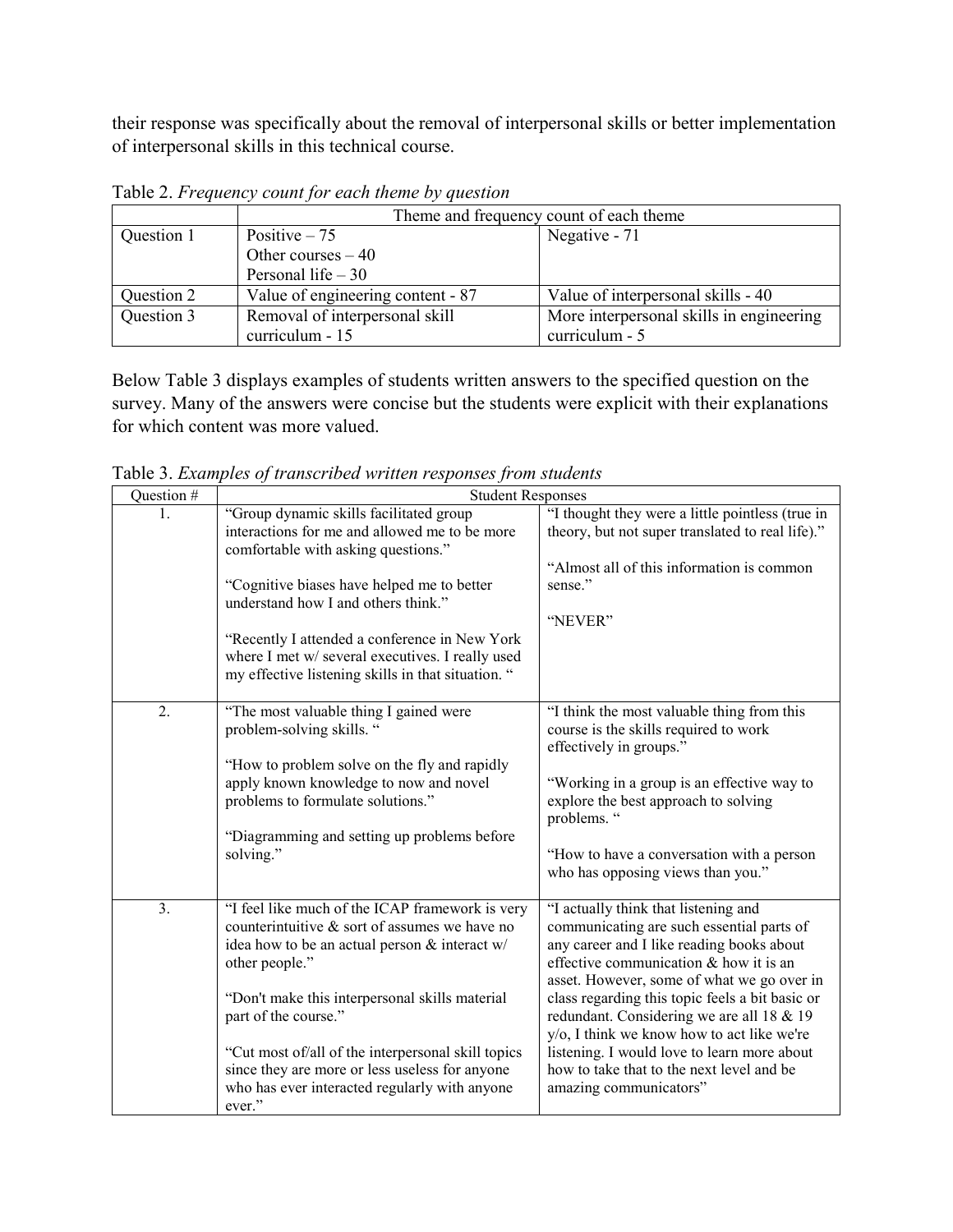|  | "Continue to emphasize the importance of<br>team learnings in P.S.S, as it is something<br>that will help us not only in our school<br>career, but beyond and into our professional<br>one. Additionally, ensure that learning<br>objectives are clearly communicated and that<br>the problems presented to us are within our<br>toolset. We have trouble solving exam |
|--|------------------------------------------------------------------------------------------------------------------------------------------------------------------------------------------------------------------------------------------------------------------------------------------------------------------------------------------------------------------------|
|  | problems we have never seen before."<br>"When teaching us about the interpersonal"<br>skills I think it would be best to spend a little<br>bit of PSS talking about it, rather than having<br>us just read about them at home."                                                                                                                                        |

Overall, many of the students appreciated learning about interpersonal skills after analyzing both the Likert scale item ratings and the answers to the first open-ended question. Positive themes were found for question one. However, when delving deeper into open-ended questions two and three a large shift begins. Students are explicitly discussing a need to learn more about technical engineering content rather than describing a need for more interpersonal skills content. Consequently, by open-ended question three the majority of students do not even mention the use of interpersonal skills.

Discussion: PSS is a learning environment that is structured to maximize the amount of time that students are in the interactive mode of cognitive engagement because this leads to the most learning. However, this assumes that students are skilled at listening to each other, being open to each other's ideas, and are able to successfully negotiate and resolve the interpersonal conflicts that are almost certain to occur when two or more people are working together to solve a challenging problem. The data shows that many students see the value in learning about and practicing interpersonal skills in an analytical engineering course but some did not. From the student responses, many students did not explicitly connect interpersonal skills with being an effective practicing engineer. Demonstrating that students still do not see the connection, that working in groups in class is similar to working in teams in the engineering workforce. Moreover, by open-ended questions two and three the majority of students did not mention interpersonal skills in the course curriculum. Therefore, for interpersonal skills to be valued and understood by students the instructor of the course must be extremely explicit in making the connections for students in why these skills are a necessity in the field of engineering. As well as making the connections that, these skills are used daily by professional engineers who typically work in teams.

These findings raise a number of questions: why do some students see the value in learning these skills and others do not? To what extent are students in PSS in the interactive mode of cognitive engagement and to what extent is that influenced by students' proficiency at working with other people? Do students see interpersonal skills as something that can be taught, learned and developed? And lastly, to what extent do students believe these skills are critical to being an effective engineer?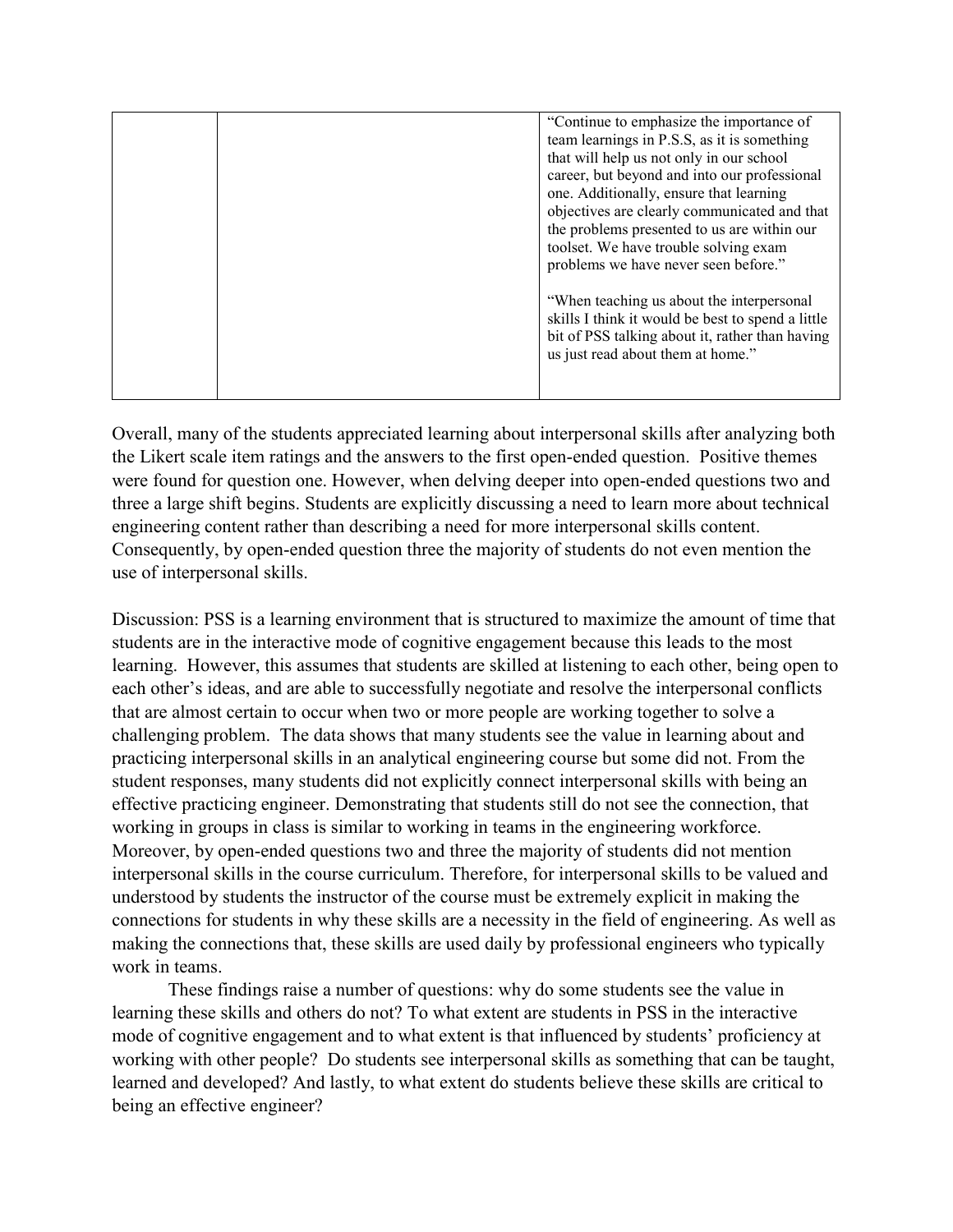Future work: More studies are needed to investigate how to facilitate the development of students' interpersonal skills within the context of interactive learning environments such as PSS. Additionally, we are interested in examining instructors' perspectives about the value of teaching interpersonal skills within the context of technical engineering courses. Another study could investigate how a more explicit syllabus and course instructions might affect how much students value learning interpersonal skills in engineering courses.

Broader impact: Interpersonal skills are critical to the success of professional engineers. This is because they are often tasked with working on interdisciplinary teams of engineers and other professionals to solve complex ill-structured problems. A range of interpersonal skills are needed for these kinds of diverse teams to reach their full potential. This study shares some preliminary results of a novel set of interventions that were infused within a highly interactive technical engineering course to help engineering students develop the interpersonal skills needed to work with others to collectively solve complex analytical engineering problems.

#### References

- [1] Gainsburg, J. (2013). Learning to model in engineering. *Mathematical Thinking and Learning*, *15*(4), 259-290
- [2] Goldberg, J.R. ( 2007). Capstone design courses: Producing industry-ready biomedical engineers. Synthesis Lectures on Biomedical Engineering, Morgan &Claypool.
- [3] Chi, M. T., & Wylie, R. (2014). The ICAP framework: Linking cognitive engagement to active learning outcomes. *Educational Psychologist*, *49*(4), 219-243.
- [4] Menekse, M., & Chi, M. T. (2018). The role of collaborative interactions versus individual construction on students' learning of engineering concepts. *European Journal of Engineering Education*, 1-24.
- [5] Chi, M. T., Adams, J., Bogusch, E. B., Bruchok, C., Kang, S., Lancaster, M., ... & Wylie, R. (2018). Translating the ICAP Theory of Cognitive Engagement Into Practice. *Cognitive science*, *42*(6), 1777-1832.
- [6] Le Doux, J. M., & Waller, A. A. (2016). The Problem Solving Studio: An Apprenticeship Environment for Aspiring Engineers. *Advances in Engineering Education*, *5*(3), n3.
- [7] Philips, S. U. (2001). *Participant structures and communicative competence: Warm Springs children in community and classroom*. na.
- [8] O'Flaherty, J., & Phillips, C. (2015). The use of flipped classrooms in higher education: A scoping review. *The internet and higher education*, *25*, 85-95.
- [9] Lingard, R., & Barkataki, S. (2011, October). Teaching teamwork in engineering and computer science. In Frontiers in Education Conference (FIE), 2011 (pp. F1C-1). IEEE.